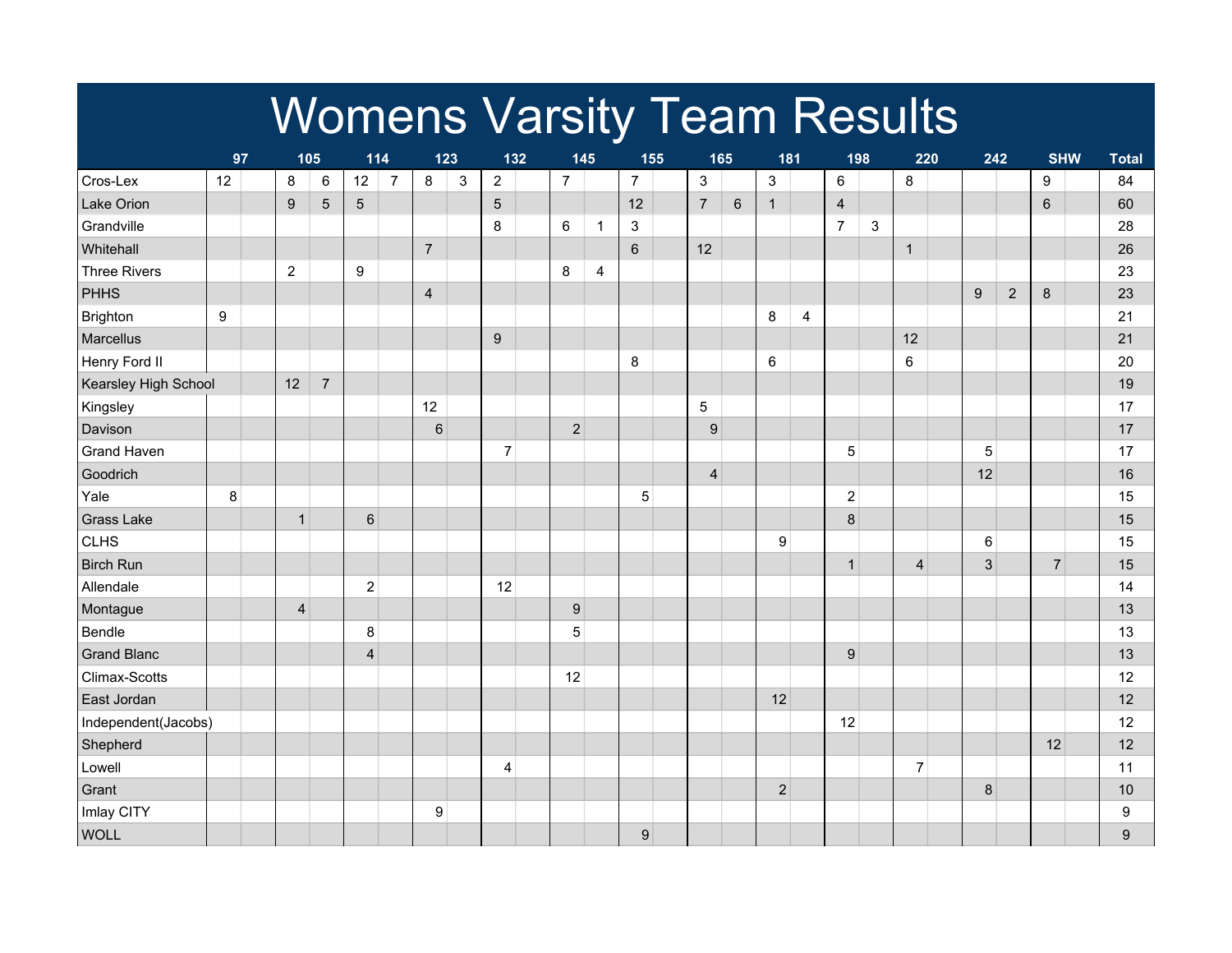| Farwell                       |  |              |              |                |                |            |                         |             |            |  | $\boldsymbol{9}$ |                         |                         | 9              |
|-------------------------------|--|--------------|--------------|----------------|----------------|------------|-------------------------|-------------|------------|--|------------------|-------------------------|-------------------------|----------------|
| lonia                         |  |              | $\mathbf{3}$ |                |                |            |                         |             | $\sqrt{5}$ |  |                  |                         |                         | $\bf 8$        |
| Lakeview - (St. Clair Shores) |  |              |              |                |                |            |                         | $\bf 8$     |            |  |                  |                         |                         | 8              |
| Stoney Creek                  |  |              |              |                |                |            |                         |             | 7          |  |                  |                         |                         | $\overline{7}$ |
| Constantine                   |  |              |              |                |                |            |                         |             |            |  |                  | $\overline{7}$          |                         | 7              |
| Maple Valley                  |  |              |              |                | $\,6\,$        |            |                         |             |            |  |                  |                         |                         | 6              |
| Independent(Bordoley)         |  |              |              | $\sqrt{5}$     |                |            |                         |             |            |  |                  |                         |                         | 5              |
| Berrien Springs               |  |              |              |                |                |            |                         |             |            |  | $\overline{5}$   |                         |                         | 5              |
| Adrian                        |  |              |              |                |                |            |                         |             |            |  |                  |                         | 5                       | 5              |
| Standish-Sterling             |  |              |              |                | $\mathfrak{Z}$ |            | $\mathbf{1}$            |             |            |  |                  |                         |                         | 4              |
| North Branch                  |  |              |              |                |                |            | $\overline{\mathbf{4}}$ |             |            |  |                  |                         |                         | 4              |
| Decatur                       |  |              |              |                |                |            |                         |             |            |  |                  | $\overline{\mathbf{4}}$ |                         | 4              |
| Lawton High School            |  |              |              |                |                |            |                         |             |            |  |                  |                         | $\overline{\mathbf{4}}$ | 4              |
| Mona Shores                   |  | $\mathbf{3}$ |              |                |                |            |                         |             |            |  |                  |                         |                         | $\mathbf{3}$   |
| <b>River Valley</b>           |  |              |              |                |                | $\sqrt{3}$ |                         |             |            |  |                  |                         |                         | $\mathsf 3$    |
| Dexter                        |  |              |              |                |                |            | $\sqrt{2}$              |             |            |  |                  |                         | $\mathbf{1}$            | 3              |
| Linden                        |  |              |              |                |                |            |                         |             |            |  | $\sqrt{3}$       |                         |                         | $\mathsf 3$    |
| Marine City                   |  |              |              |                |                |            |                         |             |            |  |                  |                         | $\mathbf{3}$            | 3              |
| Onsted                        |  |              |              | $\overline{2}$ |                |            |                         |             |            |  |                  |                         |                         | $\overline{2}$ |
| LakeVille                     |  |              |              |                |                |            |                         | $\sqrt{2}$  |            |  |                  |                         |                         | $\overline{2}$ |
| Dowagiac                      |  |              |              |                |                |            |                         |             |            |  | $\overline{2}$   |                         |                         | $\overline{2}$ |
| Hemlock                       |  |              |              |                |                |            |                         |             |            |  |                  |                         | $\overline{2}$          | $\overline{2}$ |
| Schoolcraft                   |  |              |              | $\mathbf 1$    |                |            |                         |             |            |  |                  |                         |                         | 1              |
| Traverse City West            |  |              |              |                | $\mathbf{1}$   |            |                         |             |            |  |                  |                         |                         | $\mathbf{1}$   |
| Harper Creek                  |  |              |              |                |                |            |                         | $\mathbf 1$ |            |  |                  |                         |                         | 1              |
| Independent (Bullock Creek)   |  |              |              |                |                |            |                         |             |            |  |                  | $\mathbf{1}$            |                         | $\mathbf{1}$   |
|                               |  |              |              |                |                |            |                         |             |            |  |                  |                         |                         |                |
|                               |  |              |              |                |                |            |                         |             |            |  |                  |                         |                         |                |
|                               |  |              |              |                |                |            |                         |             |            |  |                  |                         |                         |                |
|                               |  |              |              |                |                |            |                         |             |            |  |                  |                         |                         |                |
|                               |  |              |              |                |                |            |                         |             |            |  |                  |                         |                         |                |
|                               |  |              |              |                |                |            |                         |             |            |  |                  |                         |                         |                |
|                               |  |              |              |                |                |            |                         |             |            |  |                  |                         |                         |                |
|                               |  |              |              |                |                |            |                         |             |            |  |                  |                         |                         |                |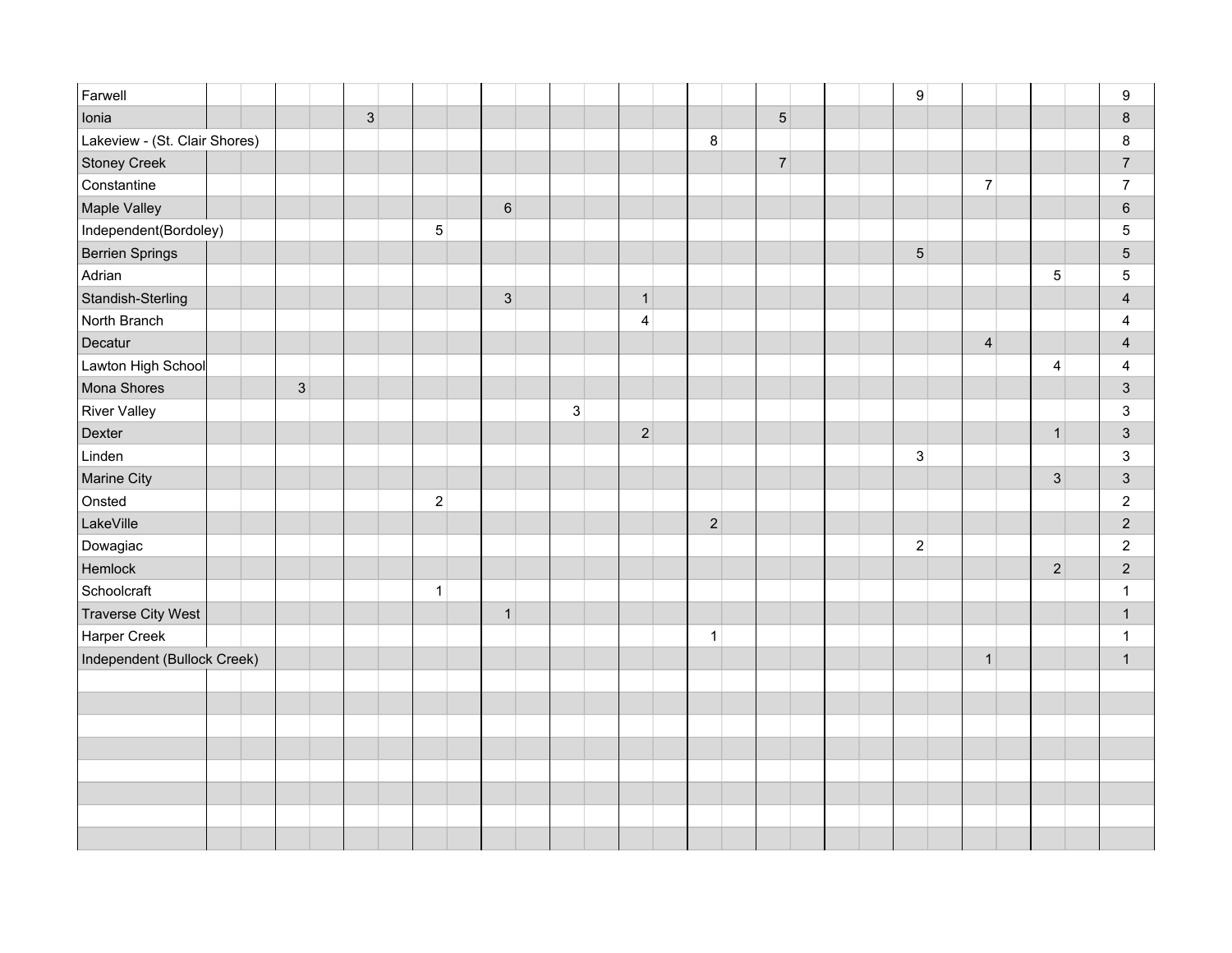| $\blacklozenge$<br>a a Tingga<br>$\mathbb{R}^n$ |
|-------------------------------------------------|
|                                                 |
|                                                 |
|                                                 |
|                                                 |
|                                                 |
|                                                 |
|                                                 |
|                                                 |
|                                                 |
|                                                 |
|                                                 |
|                                                 |
|                                                 |
|                                                 |
|                                                 |
|                                                 |
|                                                 |
|                                                 |
|                                                 |
|                                                 |
|                                                 |
|                                                 |
|                                                 |
|                                                 |
|                                                 |
|                                                 |
|                                                 |
|                                                 |
|                                                 |
|                                                 |
|                                                 |
|                                                 |
|                                                 |
|                                                 |
|                                                 |
|                                                 |
|                                                 |
|                                                 |
|                                                 |
|                                                 |
|                                                 |
|                                                 |
|                                                 |
|                                                 |
|                                                 |
|                                                 |
|                                                 |
|                                                 |
|                                                 |
|                                                 |